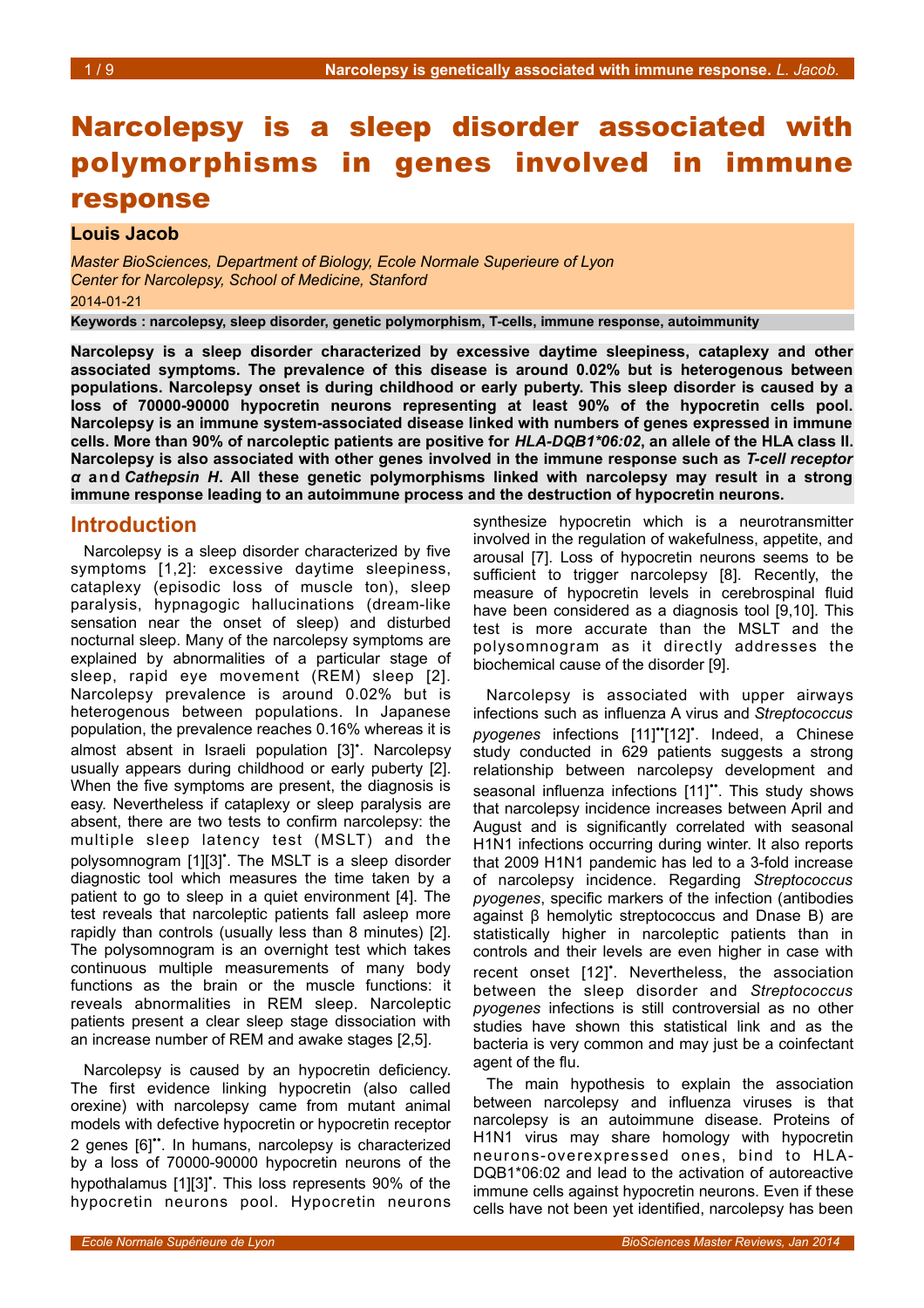

<span id="page-1-0"></span>**Figure 1. Genes associated with narcolepsy encode proteins involved in antigen presentation (HLA class II pathway) and CD4+ T-cell activation.** Proteins genetically associated with narcolepsy are in red. Non-self protein and antigenic peptide are in green. FcγR is a receptor for opsonized particles in APCs. HLA-DM are HLA-II like proteins required to facilitate the loading of the antigenic peptide [42]. \*: In the HLA II compartment, the decrease of pH leads to the Li degradation in CLIP. CLIP will be replaced by the antigenic peptide [49] . ICK is a kinase associated with CD4 which phosphorylates CD3 and leads to the T-cell activation. This figure does not represent P2RY11 and proteins involved in immunosuppressive activity of regulatory T-cells. *(Adapted from [42])*

linked for the last decades with genes involved in the immune response

In this review, we will focus on the genes involved in the immune response and associated with narcolepsy. Most of these genes are implicated in the T-cell response. In a first part, we will present genes expressed by antigen-presenting cells (APCs) and involved in the processing and presentation of peptides to the T-cells. Then, we will focus on the T-cell receptor (TCR) which has been wells studied in the past years. Finally, genes associated with T cell survival and T cell immunosuppressive activity will be presented.

# **Narcolepsy is associated with polymorphism of genes implicated in antigen presentation by APC**

Two proteins, cathepsin H and HLA-DQB1, are involved in antigen processing and presentation, and are genetically associated with narcolepsy (Figure [1\)](#page-1-0) [13,14]". In 2013, six single nucleotide polymorphims

(SNPs) were discovered in *cathepsin H* (two in intron 1, a region already known to be associated with type 1 diabetes, and four in exon 1) by an immunochip study [13]"[15–17]. This analysis, performed on chips containing 200000 SNPs associated with nine autoimmune diseases, included 1886 narcoleptic patients and 10241 controls of European ancestry [13]". One of the SNPs localized in exon 1, rs2289702T, is associated with a mutation (Gly11Arg) in the peptide signal of cathepsin H [13]". Cathepsin H is a lysosomal cysteine proteinase activated by low pH, cleavage, and dimerization which acts as an endopeptidase or as an aminopeptidase [18]. This enzyme plays an important role in degradation of endocytosed proteins, cellular recycling, antigen processing and peptides loading onto HLA class II proteins [18]. Indeed, the absence of cathepsin H impairs immune cells development whereas a cathepsin H overexpression is observed during inflammation [19,20]. The activity of cathepsin H is extremely regulated by its natural inhibitors, as cystatin [13]". The activity and the concentration of cathepsine H are partially dysregulated by Gly11Arg.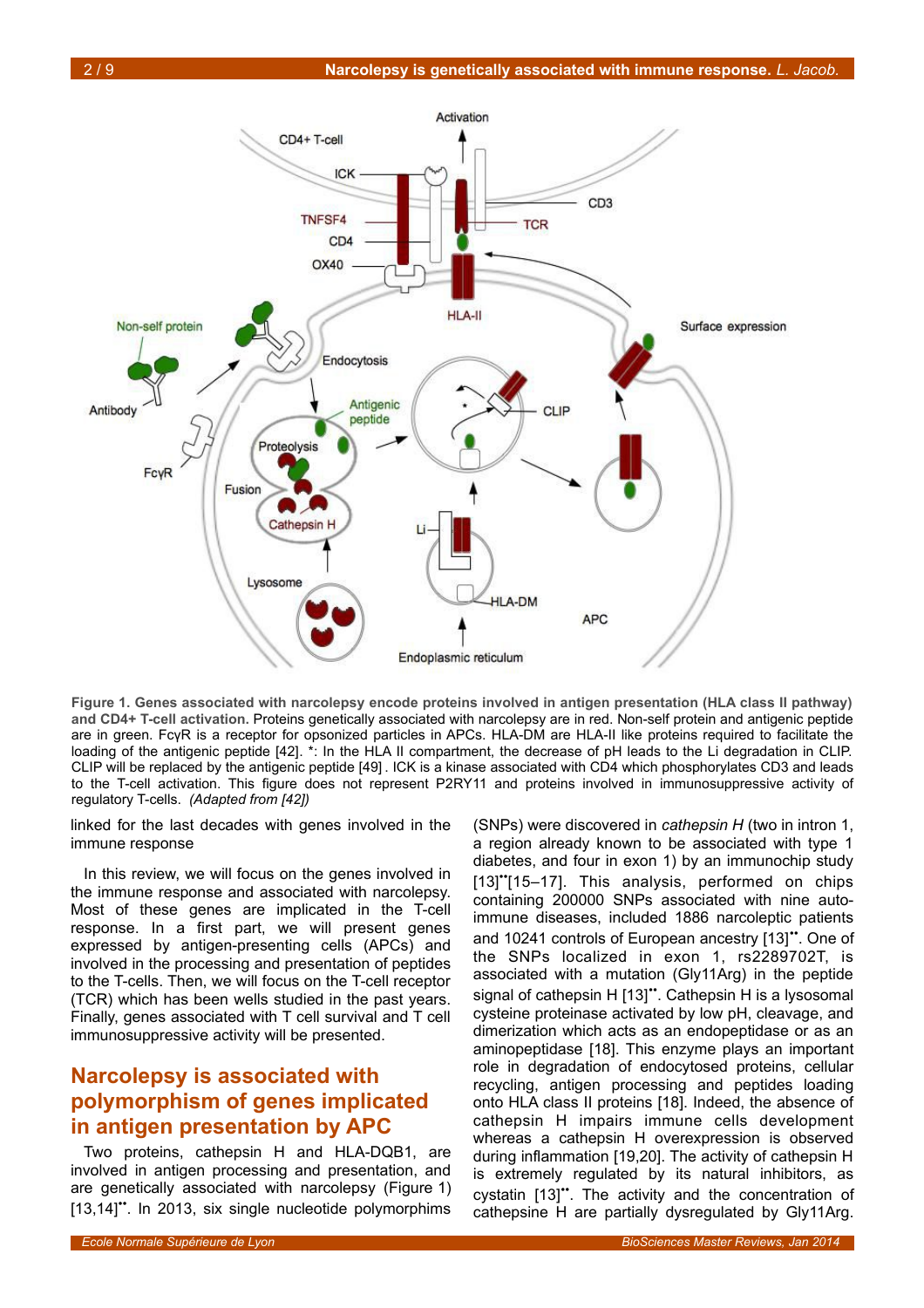This mutation introduces a polar amino acid positively charged in the peptide signal of cathepsin H. It modifies the trafficking and potentially the protein cleavage (bioinformatic simulations) leading to a decreased concentration of cathepsin H in the lysosomes [13]". Therefore there may not be enough cathepsin H to correctly process the proteins impacting the protein repertory presented by HLA molecules.

Narcolepsy is also associated to *HLA-DQB1\*06:02* (Figure [2\)](#page-2-0) [14]••. Interestingly, this allele is protective against type 1 diabetes meaning that for two different immune system-associated disease the same allele can have opposite effects [21]. *HLA-DQB1* belongs to the HLA class II family and its product forms a heterodimer with HLA-DQA1, the product of the next door HLA gene on chromosome 6. The association of narcolepsy with this allele was found after that 509 narcoleptic patients with or without cataplexy were HLA typed [14]. More than 90% of patients with cataplexy were positive for *HLA-DQB1\*06:02* against 25% in ethnical matched controls [22]. For patients with mild, atypical or no cataplexy, the frequency of the allele was around 50%. The protein encoded by *HLA-DQB1\*0602* has nine polymorphic aminoacids in comparison to the protein encoded by *HLA-DQB1\*0601*, a protective allele for narcolepsy [21]. Five polymorphic amino acids are found in the binding pockets, keys for the HLA peptide interaction, and one of them is associated with the mutation Asp37Tyr. This mutation has an important impact on the HLA-peptide complex as Asp37Tyr is in pocket P9 and introduces a negative charge impacting the hydrogen bonding network [21]. Even if the polar character of P9 is conserved, this

mutation seems to modify the binding specificity of P9 and to increase the affinity for the peptide. Furthermore, two other polymorphims found in the binding pocket P4 are associated with two mutations, Ala13Gly and Tyr26Leu [22]. These mutations decrease steric clashes within P4 and the interaction between P4 and the peptide is stabilized. These polymorphisms found in regions in contact with the peptide lead to an augmentation of the stability of the complex and an increase of the peptide presentation time at the membrane (Figure [1\)](#page-1-0).

The statistical association between narcolepsy and *HLA-DQB1\*06:02* is so strong for patients with clear cataplexy that narcolepsy was initially linked in 1984 with an allele of another HLA gene very closed to *HLA-DQB1*: *HLA-DRB1\*1501* [23]• . All the Japanese patients studied in this analysis were positive for this allele. Nevertheless, the link between narcolepsy and *HLA-DRB1\*1501* was less pronounced in other ethnic groups and was not found in African-American narcoleptic patients. Narcolepsy is also artificially linked with *HLA-DQA1\*01:02* as its products dimerizes with HLA-DQB1\*06:02 [3]<sup>\*</sup>.

# **TCR is genetically linked with narcolepsy**

In the previous part, we showed that narcolepsy is strongly linked with *HLA-DQB1\*06:02.* Nevertheless, Mignot et al demonstrated in 1998 that the disease was not fully explained by polymorphisms found in the HLA locus as familial cases of narcolepsy may more often be *HLA-DQB1\*06:02* negative than sporadic cases: up

**HLA locus: 6p21.1-21.3** 



<span id="page-2-0"></span>**Figure 2. Narcolepsy is associated with** *HLA-DQB1\*06:02***.** Green represents *HLA-DQB1* whose allele is statistically linked with narcolepsy. Red represents *HLA-DQA1* and *HLA-DRB1* whose alleles are artificially associated with the sleep disorder. All these genes are found in the same 100 kb region in the HLA locus belonging to the chromosome 6 [43]<sup>\*</sup>.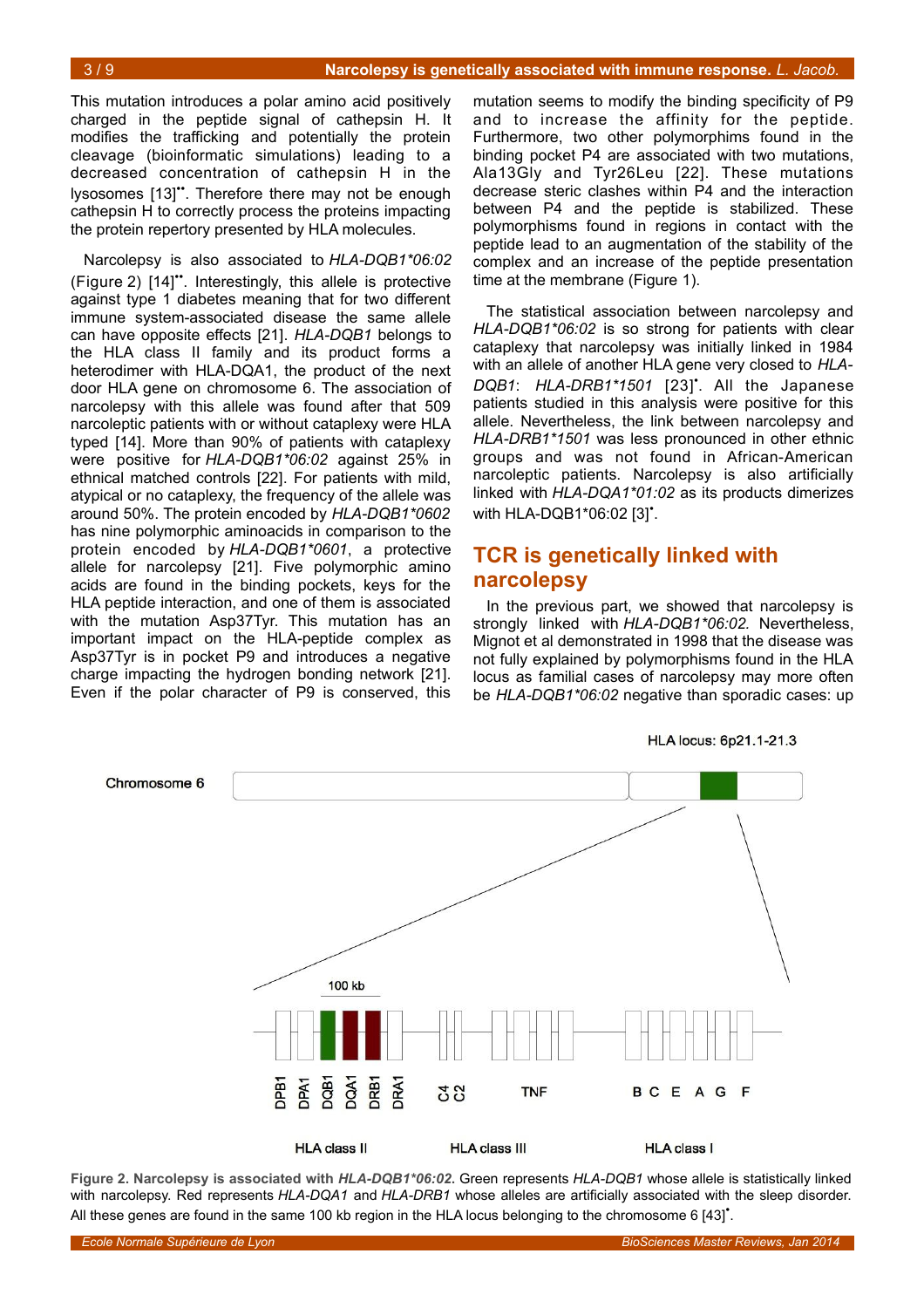

<span id="page-3-0"></span>**Figure 3. Localization of SNPs associated with narcolepsy in TCRα.** In human cells, *TCRα* locus is made of 43 variable regions, 34 junction regions and one constant region. *TCRδ* is localized in *TCRα* locus, between the variable and junction regions. Rs12567781 is localized between junction regions 13 and 14, rs1154155 between junction regions 9 and 10, and rs1263646 between exons 1 and 2 of the constant region.  $r^2$  gives the link disequilibrium between SNPs for each ethnic group. In Caucasians and African-Americans, the link between rs12587781 and rs1154155 is stronger than the link between rs1154155 and rs1263646. This suggests that the association peak is in the junction region rather than in the constant region. Rs1154155 is the marker the most significantly associated with narcolepsy [25]". *(Adapted from [25])*.

to a third of narcoleptic families does not have this allele [24]. In order to know if other genes could explain the susceptibility to narcolepsy, genome-wide association study was performed in Caucasians from US, Canada and Europe centers for narcolepsy [25]". Cases were all *HLA-DQB1\*06:02* positive with clearcut narcolepsy-cataplexy and were geographically and ethnically matched with *HLA-DQB1\*06:02* positive controls. Cerebrospinal fluid hypocretin levels were available for 23% of narcoleptic cases and they were systematically insufficient in comparison to standard levels. In addition to these expected results, three markers in *TCRα* were found to be in high link disequilibrium with caucasian narcolepsy (Figure [3\)](#page-3-0) [25]". To confirm this discovery, the genome-wide association study was done again in two other ethnic groups (Asians and African-Americans): the same three markers were linked with narcolepsy and confirmed by further studies [26]• . *TCRα* encodes for the α chain of the TCRαβ heterodimer interacting with HLA class I and HLA class II molecules [27]. *TCRα* is made of variable, junction and constant regions and undergoes a random somatic recombination. Even if the molecular mechanisms of the link between narcolepsy and *TCRα* remain unknown, it is likely that the mutations associated with the SNPs have an effect on the somatic recombination as these SNPs are found in the junction region which is important for the recombination of the variable region with the constant region. The idea is that the recombination is not random in the presence of these SNPs leading to the formation of a TCRα very affine for the HLA-DQA1\*01:02/HLA-DQB1\*0602 peptide complex  $[13]'$ <sup>\*</sup> $[25]'$ <sup>\*</sup> $[26]'$ . Therefore, the activation of CD4+ T cells will be stronger and could lead to the destruction of hypocretin neurons if the non self presented peptide shares homology with proteins overexpressed in these neurons.

Recently, an additional study on the association

between narcolepsy and *T C R* genes showed that *TCRβ* was also involved [28]. 1189 narcoleptic patients and 1997 controls from China were included in the study. Narcoleptic cases were all diagnosed at the clinical center of Beijing University with hypocretin deficiency, clear-cut cataplexy and *HLA-DQB1\*06:02* positivity [28]. Three markers were discovered in the variable region of *TCRβ*. TCRβ undergoes a VDJ somatic recombination [29]. The presence of D segments increases the diversity of the recombinant *TCRβ* repertory in comparison to the *TCRα* repertory. The effects of the mutations associated with these SNPs are poorly known and understood. As previously, they may have an effect on the somatic recombination leading to the formation of a TCRβ affine for the HLA-DQA1\*01:02/HLA-DQB1\*06:02 peptide complex. The fact that these statistical associations with *TCRα* and *TCRβ* loci found in narcolepsy but not in other HLAassociated diseases such as type 1 diabetes may reflect a relative oligoclonality of the TCR subtypes involved in the physiopathology of narcolepsy, themselves tightly associated with a single HLA heterodimer.

# **Narcolepsy is associated with genes involved in the survival and the proliferation of T-cells and the immunosuppressive effect of regulatory T-cells.**

After the study performed to find the association between *TCR* genes and narcolepsy, another genomewide association study was done in a European ancestry population (594 narcoleptic cases against 931 controls) on 10 loci including genes involved in immune response and 18 markers, already known to be linked with narcolepsy or unknown, were found [30]. The highest significant SNP, rs4804122, was localized in the downstream region of *P2RY11*. Interestingly the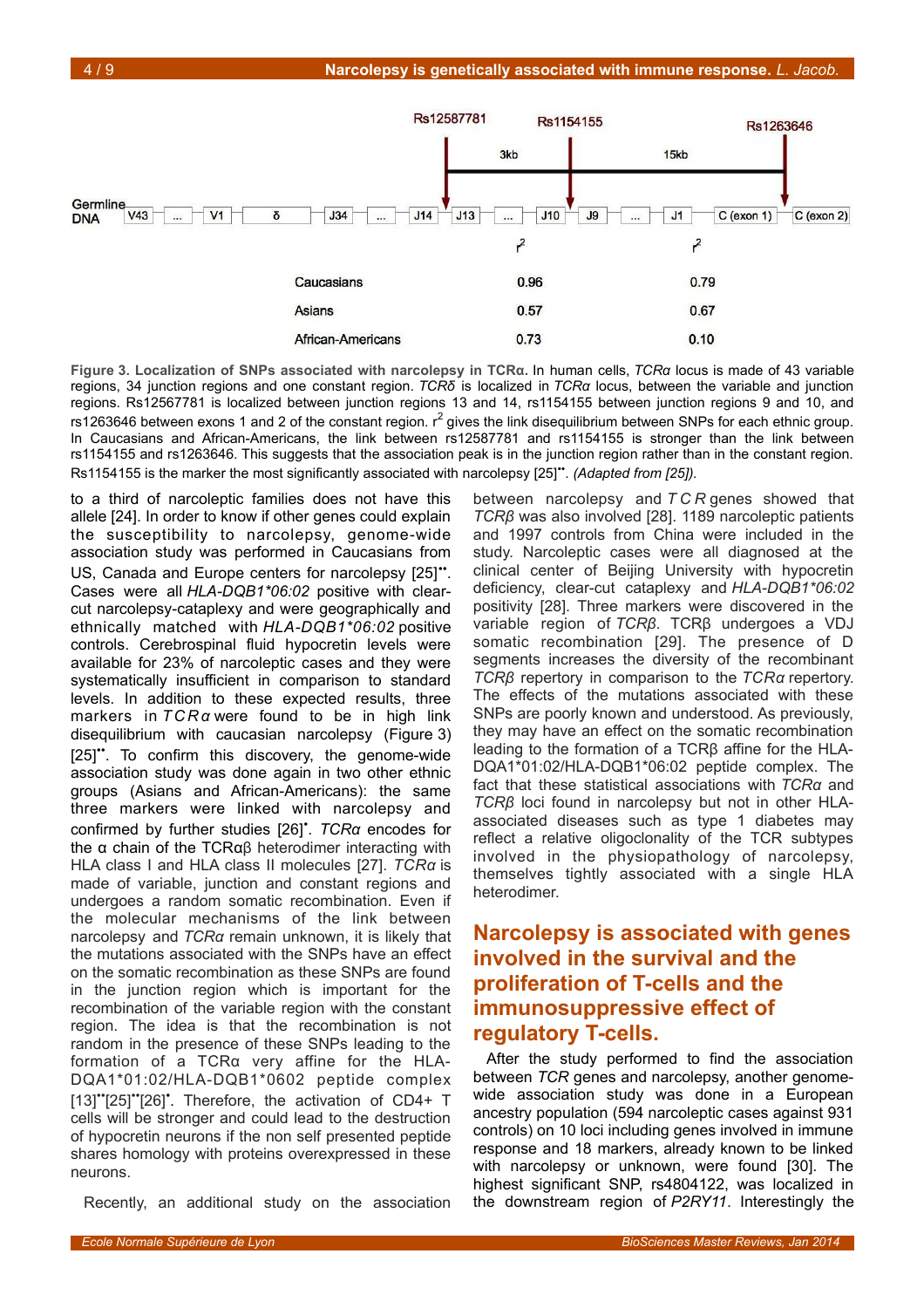between narcolepsy and CD8+ T-cells is not clear. Therefore, the discovery of these SNP suggests other P2RY11 functions presently unknown [30]. The link between narcolepsy and CD4+ T-cells is more clear because CD4+ T-cells express a TCR recognizing HLA class II molecules such as HLA-DQB1\*06:02. Interestingly, polymorphisms have been found in genes involved in CD4+ T-cells survival and proliferation.

The immunochip study previously described led to the discovery of another SNP, rs7553711, strongly associated with narcolepsy and located in the enhancer of the *Tumor Necrosis Factor Superfamily Member 4* (*TNFSF4*) [13]. Other SNPs were found in *TNFSF4* but were weakly associated with narcolepsy. Interestingly, these latest SNPs are strongly associated with other autoimmune diseases, as systemic lupus erythematosis or systemic sclerosis [33–35]. TNFSF4 is a membranous protein expressed by CD4+ T-cells interacting with its ligand on APC plasmic membranes (Figure [1\)](#page-1-0) [3,13]••. The interaction between TNFSF4 and its ligand is a coactivation signal for T-cells: it leads to the survival and proliferation of effector T-cells and

same study was replicated in two other ethnic groups (Asians and African-Americans), but rs4804122 was not found to be associated with narcolepsy [30]. Indeed, it was another SNP from the initial 18 markers, rs2305795 localized in the 3' UTR of *P2RY11*, which showed the highest association with narcolepsy across all ethnic groups [30]. Rs2305795 is associated with one or two contiguous mutations in the 3' UTR of *P2RY11*: GG becomes AG or AA. This polymorphism had also been found in Chinese narcolepsy [26]<sup>\*</sup>. P2RY11 is a low affinity receptor for ATP belonging to a family of more than 20 purinergic receptors [31]. The expression of P2RY11 is widespread in all immune cells and its function is unusual: P2RY11 activation counterbalances the cytotoxic effect of ATP mediated by other purinergic receptors [30–32]. In CD8+ T-cells, P2RY11 expression is higher than in other immune cells and it also protects against cytotoxic effects of ATP [30]. The mutation associated with rs2305795 decreases this protection and leads to a decreased CD8+ T-cells survival [30]. Seemingly, this result is surprising because autoimmunity is a process involving proliferation of immune cells and because the link

 $\overline{A}$ 

B



<span id="page-4-0"></span>**Figure 4. Localization of the three mutations in DNMT1 sequence (A) and their involvement in DNMT1-DNA interaction A.** DNMT1 is composed of five domains. The replication focus targeting sequence (RFTS) domain is a DNA-competitive inhibitor for DNMT1 [44]. CXXC domain recognizes CpG sequences [38]. BAH1 and BAH2 domains are involved in proteinprotein interactions [38]. The catalytic domain is associated with the methyltransferase activity [37]". The three mutations have been found in the exon 21 which is part of the RFTS domain [37]". The amino acids involved are well conserved across vertebrates [37]". **B.** These mutations are closed from each other in the 3D structure of DNMT1. Furthermore, they are also closed from the catalytic domain of DNMT1. The substrate showed in this crystallographic reconstruction is S-adenosyl-Lhomocystein. **(***B. Adapted from [37]*••).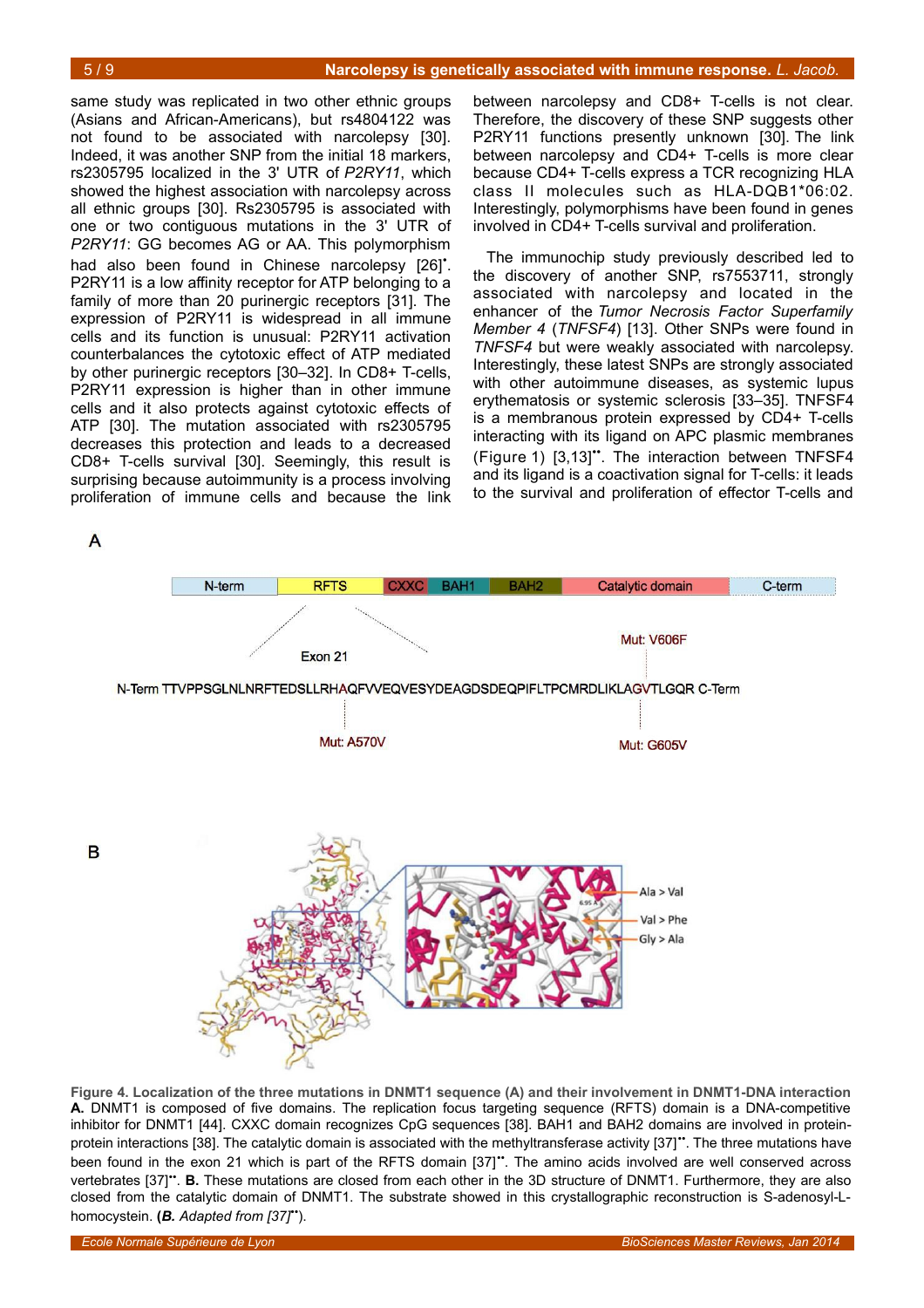generation of memory T-cells [13]". Excessive quantity of TNFSF4 leads to a disruption of tolerance [36]. The molecular mechanisms of the link between destruction of hypocretin neurons and TNFSF4 are unknown. The actual hypothesis is that the polymorphism associated with rs7553711 is likely involved in the over expression of *TNFSF4* because of the localization of rz7553711 in the enhancer region. This over expression of TNFSF4 would promote the survival and the proliferation of CD4+ T-cells [13]••. Therefore, TNFS4 will indirectly activate the immune response. Proliferation of T-cells is extremely regulated by a sub-population of CD4+ Tcells, regulatory T-cells. These regulatory T-cells have an immunosuppressive effect preventing autoimmune processes. Two genes expressed by regulatory T-cells were found to be linked with narcolepsy.

The first one is *DNMT1* and was discovered in five narcoleptic patients with other disorders. This set of disorders is called autosomal dominant cerebellar ataxia, deafness and narcolepsy (ADCA-DN) [37]". This form of narcolepsy is different from the sporadic one, is rarer and appears in the adulthood. Exome sequencing led to the identification of three different mutations all found in the exon 21 of *DNMT1* (Figure [4A](#page-4-0)) [37]". Sanger sequencing of narcoleptic patients confirmed the presence of these mutations in *DNMT1*.

DNMT1 is a DNA methyltransferase involved in gene silencing through CpG methylation and direct binding of HDAC2 [38]. This enzyme is involved in the differentiation of CD4+ T-cells into regulatory T-cells [15]. The three mutations affect regions involved in the interaction between DNMT1 and DNA or between DNMT1 and HDAC2 (Figure [4B](#page-4-0)). Therefore, these mutations could indirectly affect the differentiation of CD4+ T-cells into regulatory T-cells.

The second gene associated with the immunosuppressive activity of regulatory T-cells and genetically involved in narcolepsy is *Interleukine 10 Receptor β (IL10Rβ)*. Two novel SNPs, rs2834190 and rs2409488, were found in the region of *IL10RB [28]*. This genetic association between narcolepsy and IL10Rβ was only found in one study therefore the involvement of IL10Rβ is still hypothetical. IL10Rβ is the β chain of the IL10 receptor, IL10 being an immunosuppressive cytokine synthesized by regulatory T-cells. Interestingly, IL10Rβ is genetically associated with Crohn disease and involved in inflammatory bowel disease [39,40]. The mutation associated with these SNPs, would probably alter the interaction between IL10 and IL10R. Nevertheless, the association between IL10Rβ and narcolepsy has not yet been confirmed and there is no additional data on this SNP to confirm the theoretical model.

| Gene                  | Localization<br>of the gene | Type and name of genetic<br>variant                                       | <b>Localization of the</b><br>variant in the gene<br>genetic | <b>Theoretical effect of</b><br>variant                                                                   |
|-----------------------|-----------------------------|---------------------------------------------------------------------------|--------------------------------------------------------------|-----------------------------------------------------------------------------------------------------------|
| Cathepsin H<br>$[13]$ | 15q25.1                     | SNP:<br>rs2289702 (Gly11Arg)                                              | Region encoding for the<br>peptide signal                    | Alteration of the protein<br>repertory presented by<br>APC                                                |
| HLA-DQB1<br>[14, 21]  | 6p21.1-21.3<br>$[14]$       | Allele:<br>HLA-DQB1*0602 (Ala13Gly,<br>Tyr26Leu, Asp37Tyr)[21]            | Regions encoding for<br>pockets P4 and P9 [21]               | Increasing stability of HLA-<br>hypocretin complexes [21]                                                 |
| $TCRa$ [25]           | 14q11.2                     | SNP:<br>Rs12587781 (NC <sup>1</sup> )<br>Rs1154155 (NC)<br>Rs1263646 (NC) | Junction region and<br>constant region                       | Recombination of an affine<br>$TCR\alpha$ for $HLA$ -<br>DQB1*06:02/HLA-<br>DQA1*01:02 peptide<br>complex |
| $TCR\beta$ . [28]     | 7q34                        | SNP:<br>Rs9648789 (NC)<br>Rs9648789 (NC)<br>Rs3020837 (NC)                | Variable region                                              | Recombination of an affine<br>$TCR\beta$ for HLA-<br>DQB1*06:02/HLA-<br>DQA1*01:02 peptide<br>complex     |
| P2RY11 [13]           | 19p13.2                     | SNP:<br>Rs2305795 (NC)                                                    | 3' UTR                                                       | Decreased survival of<br>CD8+ T-cells, other effect?                                                      |
| TNFSF4 [13] 1q25.1    |                             | SNP:<br>Rs7553711 (NC)                                                    | Enhancer                                                     | Over survival / proliferation<br>of $CD4+T$ -cells                                                        |
| <b>DNMT1</b> [37]     | 19p13.2                     | Mutation:<br>A570, G605V, V606F                                           | Region encoding for the<br><b>RFTS</b> domain                | Alteration of DNMT1-DNA<br>interaction                                                                    |
| IL10R $\beta$ [28]    | 21q22.11                    | SNP:<br>Rs2409488<br>Rs2834190                                            | 5' region of the gene                                        | Alteration of IL10-IL10R<br>interaction                                                                   |

<span id="page-5-0"></span>**Table 1. Summary of major polymorphisms in genes involved in immune response and associated with narcolepsy.**

 $1$ : NC (non coding) indicates that the SNP is in a non coding region.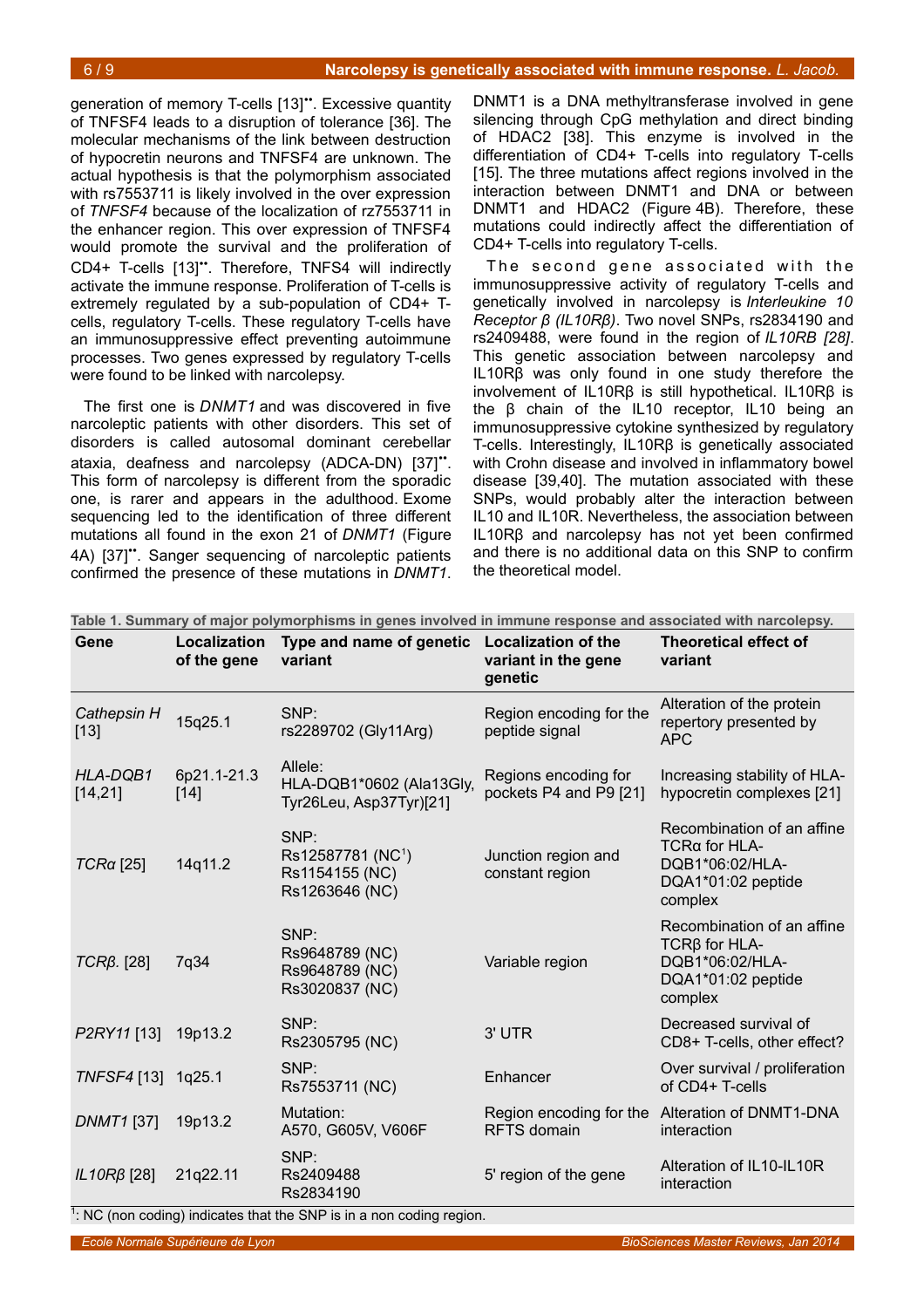#### **Conclusion**

The loss of hypocretin neurons in narcolepsy results from a sequence of events. The overarching susceptibility stems from the HLA-DQB1\*06:02/ HLA-DQA1\*01:02 heterodimer, as nearly all cases are *HLA-DQB1\*06:02* positive. Additional susceptibility is associated with variant in genes involved in the immune response such as *T cell receptor alpha*, *T cell receptor β* and *cathepsin H* (Table [1\)](#page-5-0). Nevertheless, narcolepsy is not a purely Mendelian disorder as only 32% of monozygotic twins are concordant for this disorder (6 out 19 twin pairs reported for this disease) [41]. In this context, environmental factors as influenza A and *Streptococcus pyogenes* infections or H1N1 vaccination are keys and could spur an autoimmune process leading to the destruction of hypocretin neurons.

Nevertheless, the autoreactive immune cells and the molecular mimicry between hypocretin neurons overexpressed proteins and H1N1 proteins are still unknown. A key next step could be to use CD4+ T-cells from patients and controls and to test their reactivity to H1N1 peptides by enzyme-linked immunospot (ELISpot). Then, viral peptides specifically activating narcoleptic patients CD4+ T-cells could be *in silico* aligned against hypocretin neurons-overexpressed proteins in order to identify a possible mimicry. As narcolepsy development was more associated with 2009 H1N1 pandemic than with seasonal flu strains, it could be interesting to verify if these viral peptides are 2009 specific. Finally, these viral epitopes should also be aligned against *Streptococcus pyogenes* proteins as the link between streptococcal infections and narcolepsy remains controversial.

## **Acknowledgments**

I thank Professor Emmanuel Mignot and Dr Nathalie Alazard-Dany for their help and their advises concerning this review.

### **References**

Papers of particular interest have been highlighted as:

- of special interest
- ●● of outstanding interest
- 1. Overeem S, Black JL, Lammers GJ: **Narcolepsy: immunological aspects**. *Sleep Med. Rev.* 2008, **12**:95– 107. [doi: 10.1016/j.smrv.2007.07.010] [00051 PMID: 18291691] [PMCID: PMC2366136]
- 2. Okun ML, Lin L, Pelin Z, Hong S, Mignot E: **Clinical aspects of narcolepsy-cataplexy across ethnic groups**. *Sleep* 2002, **25**:27–35. [PMID: 11833858]
- 3. Mahlios J, De la Herrán-Arita AK, Mignot E: **The autoimmune basis of narcolepsy**. *Curr. Opin. Neurobiol.* 2 0 1 3 , **23**: 7 6 7 – 7 7 3 . [ d o i : 10.1016/j.conb.2013.04.013]
- This review summarized genetic, immunological and environmental factors associated with narcolepsy. The functional effects of polymorphisms in genes involved in the immune response were not developed in this paper.
- 4. Pizza F, Vandi S, Detto S, Poli F, Franceschini C, Montagna P, Plazzi G: **Different sleep onset criteria at the multiple sleep latency test (MSLT): an additional marker to differentiate central nervous system (CNS) hypersomnias**. *J. Sleep Res.* 2011, **20**:250–256. [doi: 10.1111/j.1365-2869.2009.00808.x]
- 5. Pizza F, Franceschini C, Peltola H, Vandi S, Finotti E, Ingravallo F, Nobili L, Bruni O, Lin L, Edwards MJ, et al.: **Clinical and polysomnographic course of childhood narcolepsy with cataplexy**. *Brain J. Neurol.* 2013, **136**:3787–3795. [doi: 10.1093/brain/awt277] [PMID: 24142146]
- 6. Chemelli RM, Willie JT, Sinton CM, Elmquist JK, Scammell T, Lee C, Richardson JA, Williams SC, Xiong Y, Kisanuki Y, et al.: **Narcolepsy in orexin knockout mice: molecular genetics of sleep regulation**. *Cell* 1999, **98**:437–451. [PMID: 10481909]
- ●● In this paper, authors showed that a hypocretin knockout mice had a narcolepsy-like phenotype. It was the first paper showing that narcolepsy may be caused by a loss of hypocretin.
- 7. Tsujino N, Sakurai T: Orexin/Hypocretin: A **neuropeptide at the interface of sleep, energy homeostasis, and reward system**. *Pharmacol. Rev.* 2009, **61**:162–176. [doi: 10.1124/pr.109.001321] [PMID: 19549926]
- 8. Tsujino N, Sakurai T: **Role of orexin in modulating arousal, feeding, and motivation [Internet]**. *Front. Behav. Neurosci.* 2013, 7. [doi: 10.3389/fnbeh.2013.00028] [PMID: 23616752] [PMCID: PMC3629303]
- 9. Heier MS, Jansson TS, Gautvik KM: **Cerebrospinal fluid hypocretin 1 deficiency, overweight, and metabolic dysregulation in patients with narcolepsy**. *J. Clin. Sleep Med. JCSM Off. Publ. Am. Acad. Sleep Med.* 2011, **7**:653–658. [doi: 10.5664/jcsm.1474] [PMID: 22171205]
- 10. Andlauer O, Moore H, Hong S-C, Dauvilliers Y, Kanbayashi T, Nishino S, Han F, Silber MH, Rico T, Einen M, et al.: **Predictors of Hypocretin (Orexin) deficiency in narcolepsy without cataplexy**. *Sleep* 2012, **35**:1247–1255. [doi: 10.5665/sleep.2080] [PMID: 22942503] [PMCID: PMC3413802]
- 11. Han F, Lin L, Warby SC, Faraco J, Li J, Dong SX, An P, Zhao L, Wang LH, Li QY, et al.: **Narcolepsy onset is seasonal and increased following the 2009 H1N1 pandemic in china**. *Ann. Neurol.* 2011, **70**:410–417. [doi: 10.1002/ana.22587]
- •• This Chinese study showed that the incidence of narcolepsy increased few months after the beginning of 2009 pandemic. The incidence increase was higher than the one observed after seasonal flu.
- 12. Aran A, Lin L, Nevsimalova S, Plazzi G, Hong SC, Weiner K, Zeitzer J, Mignot E: **Elevated antistreptococcal antibodies in patients with recent narcolepsy onset**. *Sleep* 2009, **32**:979–983. [PMID: 19725248 ] [PMCID: PMC2717204]
- This paper remains controversial since the association between narcolepsy and Streptococcus pyogenes infections was not confirmed by other studies. It is possible that Streptococcus pyogenes is a coinfectant of influenza viruses and that the link found by the author is artifactual.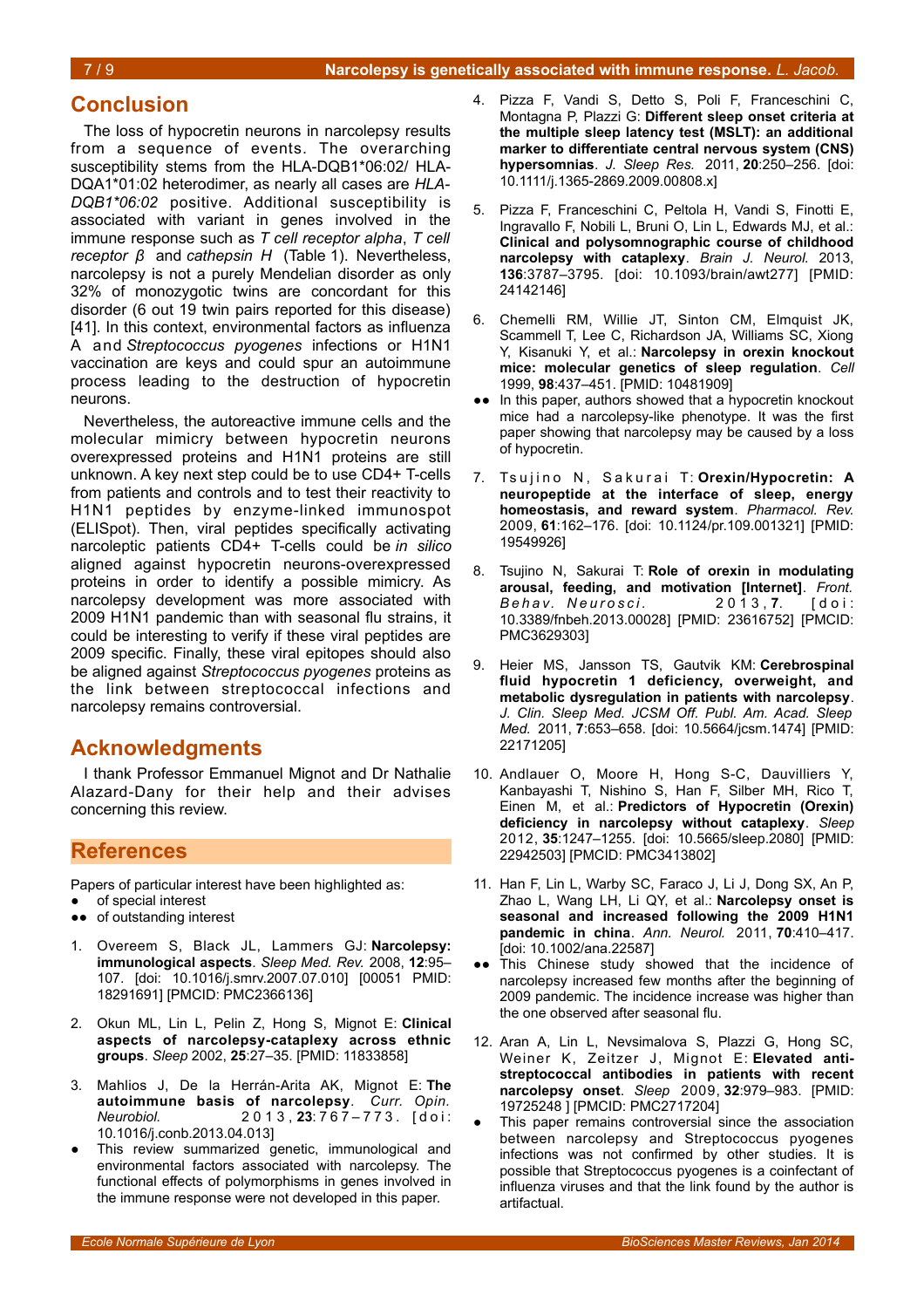- 13. Faraco J, Lin L, Kornum BR, Kenny EE, Trynka G, Einen M, Rico TJ, Lichtner P, Dauvilliers Y, Arnulf I, et al.: **ImmunoChip Study Implicates Antigen Presentation to T cells in narcolepsy [Internet]**. *PLoS Genet.* 2013, **9**. [doi: 10.1371/journal.pgen.1003270] [PMID: 23459209] [PMCID: PMC3573113]
- This genetic study was important for the identification of narcolepsy-associated genes other than *HLA-DQB1*
- 14. Mignot E, Hayduk R, Black J, Grumet FC, Guilleminault C : **HLA DQB1\*0602 is associated with cataplexy in 509 narcoleptic patients**. *Sleep* 1997, **20**:1012–1020. [PMID: 9456467]
- ●● Mignot showed in this paper that narcolepsy was linked with *HLA-DQB1* and not with *HLA-DRB1*.
- 15. Singh AK, Mahlios J, Mignot E: **Genetic association, seasonal infections and autoimmune basis of narcolepsy**. *J. Autoimmun.* 2 0 1 3 , **43**:26–31. [doi: 10.1016/j.jaut.2013.02.003]
- 16. Cooper JD, Smyth DJ, Smiles AM, Plagnol V, Walker NM, Allen JE, Downes K, Barrett JC, Healy BC, Mychaleckyj JC, et al.: **Meta-analysis of genome-wide association study data identifies additional type 1 diabetes risk loci**. *Nat. Genet.* 2008, **40**:1399–1401. [doi: 10.1038/ng.249] [PMID: 18978792 ] [PMCID: PMC2635556]
- 17. Barrett JC, Clayton DG, Concannon P, Akolkar B, Cooper JD, Erlich HA, Julier C, Morahan G, Nerup J, Nierras C, et al.: **Genome-wide association study and metaanalysis find that over 40 loci affect risk of type 1 diabetes**. *Nat. Genet.* 2 0 0 9 , **41**:703–707. [doi: 10.1038/ng.381] [PMID: 19430480 [PMCID: PMC2889014]
- 18. Conus S, Simon H: **Cathepsins and their involvement in immune responses [Internet]**. *Swiss Med. Wkly.* 2010, doi:10.4414/smw.2010.13042. [doi: 10.4414/smw.2010.13042]
- 19. Colbert JD, Matthews SP, Miller G, Watts C: **Diverse regulatory roles for lysosomal proteases in the immune response**. *Eur. J. Immunol.* 2009, **39**:2955– 2965. [doi: 10.1002/eji.200939650] [PMID: 19637232]
- 20. Li X, Wu K, Edman M, Schenke-Layland K, MacVeigh-Aloni M, Janga SR, Schulz B, Hamm-Alvarez SF: **Increased expression of cathepsins and obesityinduced proinflammatory cytokines in lacrimal glands of male NOD mouse**. *Invest. Ophthalmol. Vis. Sci.* 2010, **51**:5019–5029. [doi: 10.1167/iovs.09-4523] [PMID: 20463324 ] [PMCID: PMC3066616]
- 21. Siebold C, Hansen BE, Wyer JR, Harlos K, Esnouf RE, Svejgaard A, Bell JI, Strominger JL, Jones EY, Fugger L: **Crystal structure of HLA-DQ0602 that protects against type 1 diabetes and confers strong susceptibility to narcolepsy**. *Proc. Natl. Acad. Sci. U.* S . A . 2004, **101**:1999-2004. [doi: 10.1073/pnas.0308458100] [PMID: 14769912]
- 22. Mignot E, Young T, Lin L, Finn L: **Nocturnal sleep and daytime sleepiness in normal subjects with HLA-DQB1\*0602**. *Sleep* 1 9 9 9 , **22**:347–352. [PMID: 10341385]
- 23. Juji T, Satake M, Honda Y, Doi Y: **HLA antigens in Japanese patients with narcolepsy. All the patients were DR2 positive**. *Tissue Antigens* 1984, **24**:316–319. [PMID: 6597978]
- *HLA-DRB1* was presented to be associated with narcolepsy in this study. This effect is an artifact. That is explained by the proximity of *HLA-DR\*B1* with *HLA-DQ\*B1*
- 24. Mignot E: **Genetic and familial aspects of narcolepsy**. *Neurology* 1998, **50**:S16–22. [PMID: 9484418]
- 25. Hallmayer J, Faraco J, Lin L, Hesselson S, Winkelmann J, Kawashima M, Mayer G, Plazzi G, Nevsimalova S, Bourgin P, et al.: **Narcolepsy is strongly associated with the TCR alpha locus**. *Nat. Genet.* 2009, **41**:708– 711. [doi: 10.1038/ng.372] [PMID: 19412176] [PMCID: PMC2803042]
- ●● Hallmayer and al showed that narcolepsy is associated with the *T cell receptor alpha*.
- 26. Han F, Lin L, Li J, Aran A, Dong SX, An P, Zhao L, Li QY, Yan H, Wang JS, et al.: **TCRA, P2RY11, and CPT1B/CHKB associations in Chinese narcolepsy**. *Sleep Med.* 2012, 13:269-272. [doi: 10.1016/j.sleep.2011.06.020] [PMID: 22177342] [PMCID: PMC3288279]
- Another study of the genes implicated in the immune response and associated with the sleep disorder.
- 27. Huang J, Meyer C, Zhu C: **T cell antigen recognition at the cell membrane**. *Mol. Immunol.* 2012, **52**:155–164. [doi: 10.1016/j.molimm.2012.05.004] [PMID: 22683645] [PMCID: PMC3403742]
- 28. Han F, Faraco J, Dong XS, Ollila HM, Lin L, Li J, An P, Wang S, Jiang KW, Gao ZC, et al.: **Genome wide analysis of narcolepsy in China implicates novel immune loci and reveals changes in association prior to versus after the 2009 H1N1 Influenza pandemic [Internet]**. *PLoS Genet.* 2 0 1 3 , **9**. [doi: 10.1371/journal.pgen.1003880] [PMID: 24204295] [PMCID: PMC3814311]
- 29. Bonnet M, Ferrier P, Spicuglia S: **Molecular genetics at the T-cell receptor beta locus: insights into the regulation of V(D)J recombination**. *Adv. Exp. Med. Biol.* 2009, **650**:116–132. [PMID: 19731806]
- 30. Kornum BR, Kawashima M, Faraco J, Lin L, Rico T, Hesselson S, Axtell RC, Kuipers H, Weiner K, Hamacher A, et al.: **Common variants in P2RY11 are associated with narcolepsy**. *Nat. Genet.* 2011, **43**:66–71. [doi: 10.1038/ng.734] [PMID: 21170044] [PMCID: PMC3019286]
- 31. Van Der Weyden L, Conigrave AD, Morris MB: **Signal transduction and white cell maturation via extracellular ATP and the P2Y11 receptor**. *Immunol. Cell Biol.* 2 0 0 0 , **78**:369–374. [doi: 10.1046/j.1440- 1711.2000.00918.x]
- 32. Moore DJ, Chambers JK, Wahlin JP, Tan KB, Moore GB, Jenkins O, Emson PC, Murdock PR: **Expression pattern of human P2Y receptor subtypes: a quantitative reverse transcription-polymerase chain reaction study**. *Biochim. Biophys. Acta* 2001, **1521**:107–119. [PMID: 11690642]
- 33. Bossini-Castillo L, Broen JCA, Simeon CP, Beretta L, Vonk MC, Ortego-Centeno N, Espinosa G, Carreira P, Camps MT, Navarrete N, et al.: **A replication study confirms the association of TNFSF4 (OX40L) polymorphisms with systemic sclerosis in a large European cohort**. *Ann. Rheum. Dis.* 2011, **70**:638–641. [doi: 10.1136/ard.2010.141838] [PMID: 21187296]